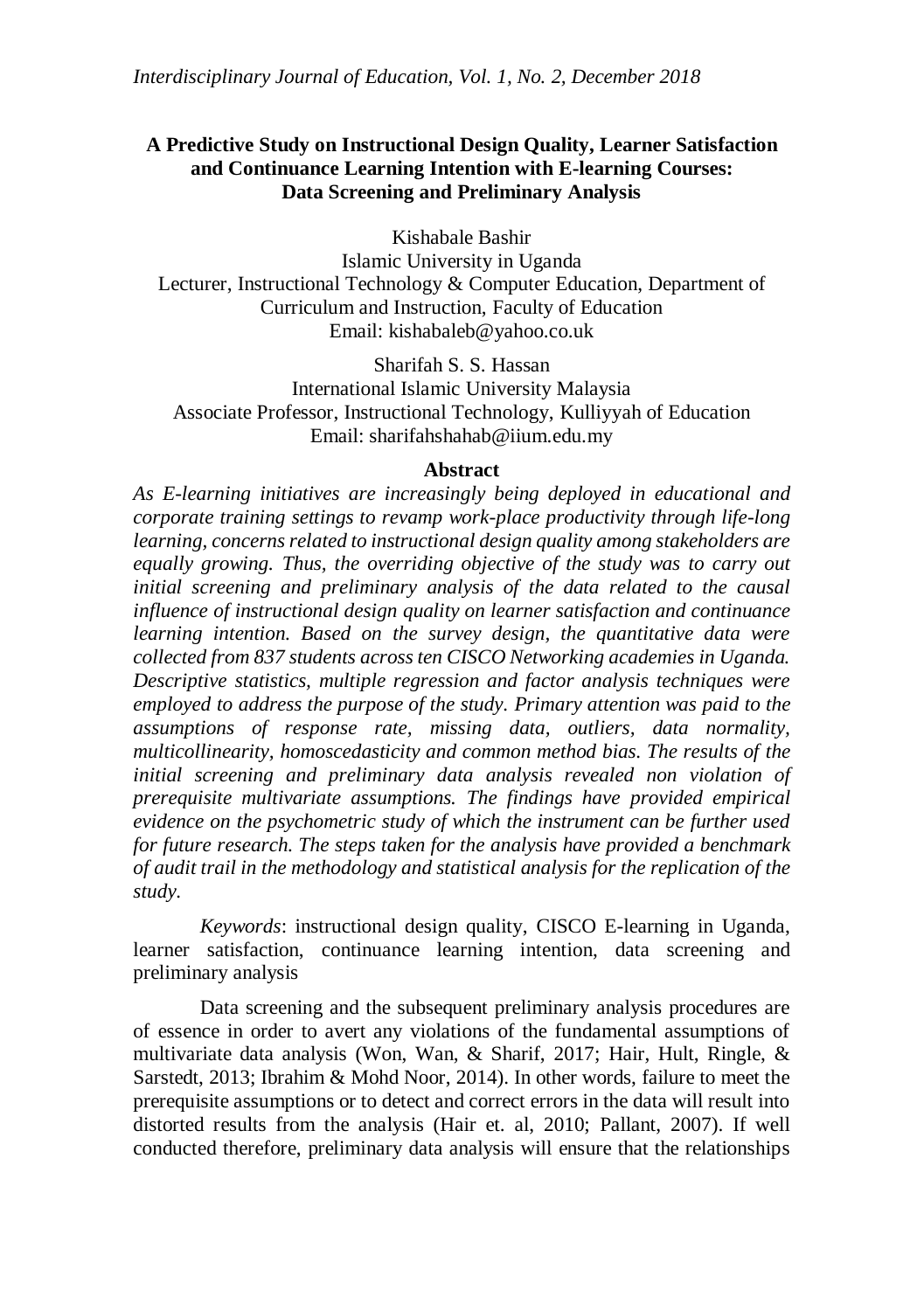between the constructs are able to guarantee good data output, and above all satisfy the assumptions of multivariate data analysis (Aliyu, Rosmain, & Takala, 2014; Hair et al, 2010). Alanazi (2016) has noted that if valid inferences are to be drawn from statistical test results with a fair degree of accuracy, the essential assumptions of multivariate data analysis must not be violated. Thus, initial data screening and preliminary data analysis are vital to identify and mend or at least minimise the methodological errors and their associated effect on the study results. It is worth noting therefore, in the process of carrying out inferential statistical analysis for hypothesis testing, satisfactory conclusions can only be made when the assumptions guiding a particular statistical analysis approach are met and sound (Maiyaki, 2012; Cruz, 2008). To that end, issues related to the assessment and treatment of (i) response rates, (ii) missing values, (iii) univariate and multivariate outliers, (iv) data normality, (v) multicollinearity, (vi) homoscedasticity, (vii) common method bias, and (viii) underlying factor structure are central to data screening (Hair, Black, Babin, & Anderson, 2016; Podsakoff, MacKenzie, Lee, & Podsakoff, 2003; Tabachnick & Fidell, 2001).

### **Statement of the Problem**

Quantitative data screening, cleaning as well as its preparation for preliminary analysis is an essential raw material for conducting further multivariate analysis in a quantitative study that employs inferential statistics (Ibrahim & Mohd Noor, 2014). Particularly, the data screening and preliminary analysis procedures are useful to detect and address likely violations of the established assumptions associated with various multivariate statistical techniques. Besides, the research is able to have a clear understating of the quantitative data and achieve accuracy and consistency in the process of analysis (Kura, Faridahwati, & Chauhan, 2014). However, this important step has so far received less attention in the domain of E-learning Instructional design and enduser satisfaction literature. The issue is even more pronounced among novice researchers, perhaps because of the burden related to it (Abdulwahab, Dahalin, & Galadima, 2011; Hair, et al, 2010; Pallant, 2007). As Alanazi (2016) and Ibrahim and Mohd Noor (2014) have warned, ignoring this step no doubt affects the quality of the analysis results and consequently the inferences that are drawn. This is basically because the standard error estimates will tend to be inflated (Chernick, 2008 as cited in Kura et al., 2014), which inevitably will affect the statistical significance of the regression path coefficients and the predictive power of the outcomes in the analysis (Muazu & Siti, 2014; Hair et al., 2013). Thus, there is an urgent need to evaluate the quantitative data using diverse statistical tools so that established assumptions are not violated. Specifically, issues relating to response rates, missing values, outliers, data normality, multicollinearity, homoscedasticity, and common method bias are addressed.

# **Objectives of the Study**

In light of the foregoing concerns, this paper set to examine the data screening and preliminary analysis procedures applied to ascertain E-learning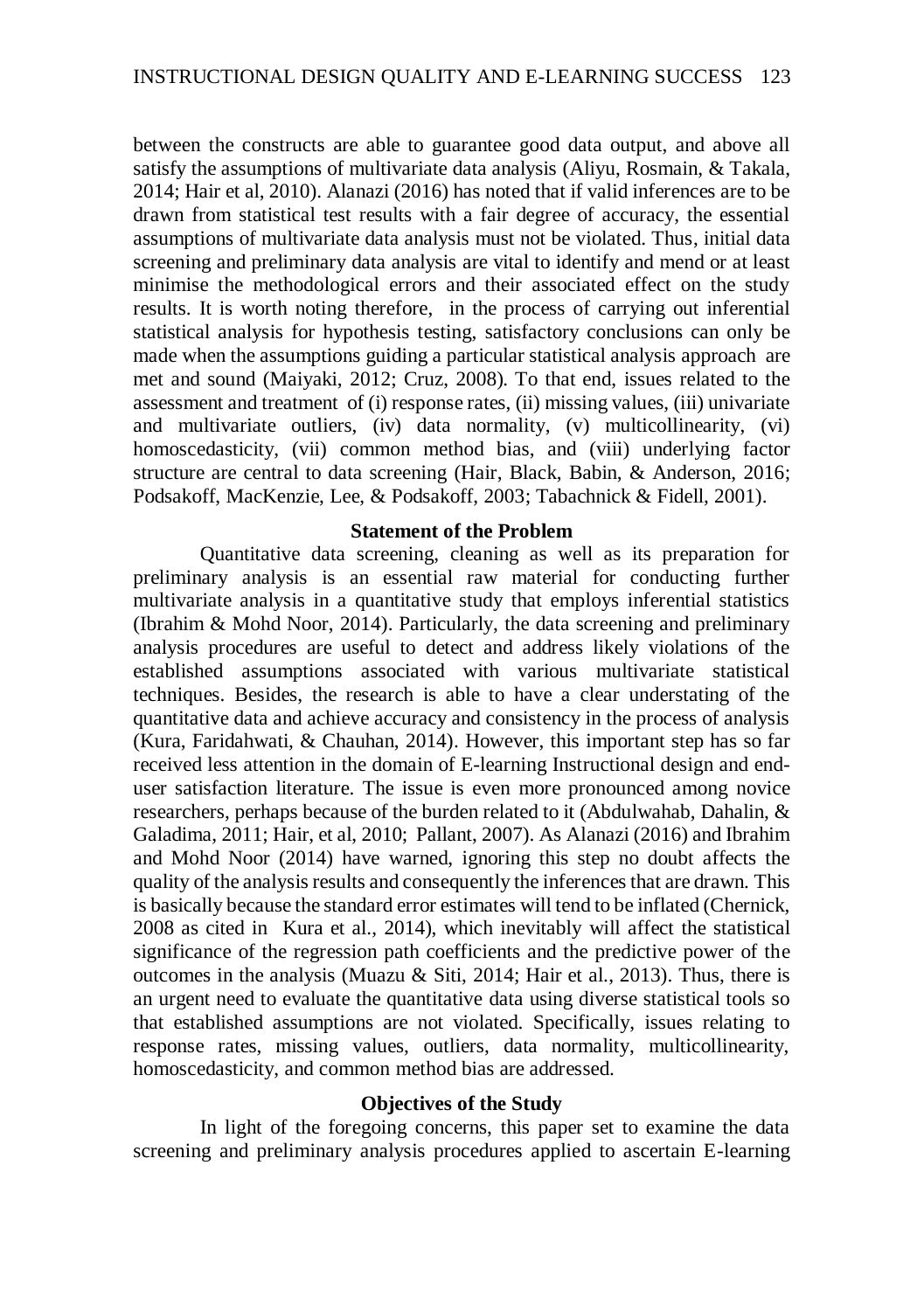instructional design quality, learner satisfaction and continuance learning intention constructs. The specific objectives were as to:

- i. examine the extent to which the E-learning instructional design quality, learner satisfaction and continuance learning intention data meets the essential assumptions multivariate analysis.
- ii. establish the underlying factor structure of the E-learning instructional design quality, learner satisfaction and continuance learning intention constructs.

# **Literature Review**

Given the increasing need to support work-place productivity through life-long learning, E-learning has increasingly become a household brand in both educational and corporate training. It is no doubt that such increased deployment of E-learning initiatives is equally raising concerns related to instructional design quality among stakeholders. Issues are even complicated further by the absence of a consensual understanding on what actually constitutes E-learning instructional design quality. As a consequence, different stakeholders have understood and hence conceptualised E-learning instructional design quality based on their philosophical thoughts regarding human learning. A case in point, Karla (2016) has conceptualised E-learning instructional design quality on the basis effectiveness and efficiency. To Karla (2016), the effectiveness of Elearning pays attention to the extent to which the instruction enables learners realise the intended learning goals. On the other hand, efficiency focuses on the time and energy that learners invest to accomplish the instructional session. According to Quality Matters Program (2013), E-learning quality is all about issues of alignment. That is to say, the congruence of learning objectives, learning content, measurement and assessment, interactivity, course technology and engagement to enable the realisation of learning outcomes is what denotes Elearning quality. ASTD (2001) on the other hand has argued that the ability of Elearning to provide right learning content at the right time, foster mastery of knowledge and skills necessary for improved personal and organizational productivity are what constitutes quality E-learning.

From the foregoing conceptualisations of E-learning quality, it can be argued therefore that E-learning quality is a multidimensional concept. For example, the iNACOL National Standards for Quality Online Courses has classified E-learning quality in terms of instructional design, content, assessment, course evaluation and support and technology (INACOL, 2011). Yet according to Quality Matters Program (2013) eight component indicators constitute Elearning quality, namely: overview and introduction, learning objectives, instructional materials, assessment and measurement, learner interaction and engagement, learner support, accessibility and course technology. In the current study however, attention was paid to three key E-learning instructional design quality sub dimensions of interface design quality, content quality and instructional strategies from a synthesis of the classifications by INACOL (2011) and Quality Matters Program (2013). An evaluation of E-learning instructional design quality is vital because as learners and instructors tend to be separated in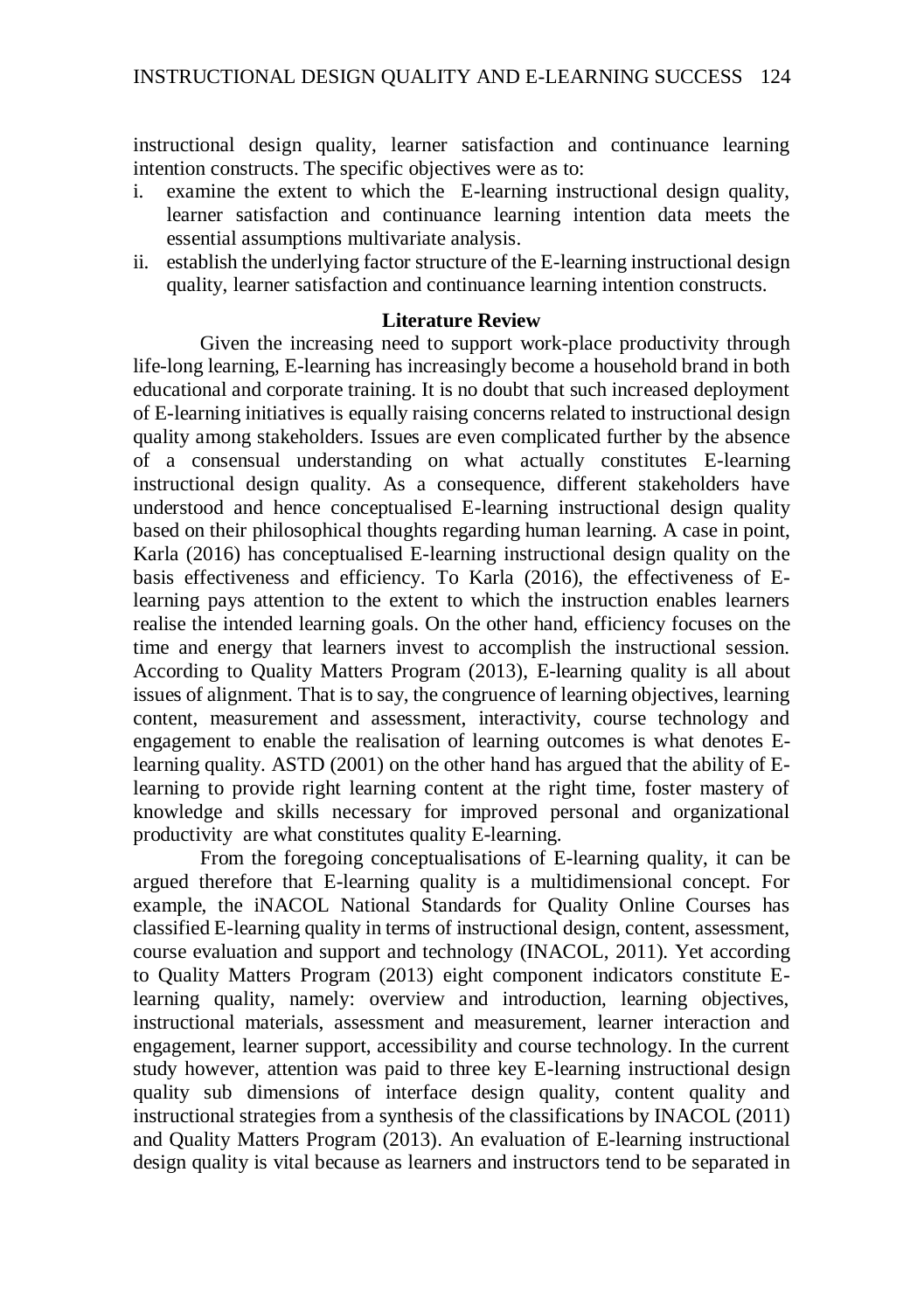digital learning spaces, the instructional design attributes inherent in the Elearning course will be significant predictors of learning effectiveness, persistence and satisfaction rather than the delivery medium (Ally, 2004). Thus, the instructional design qualities of E-learning courses have been hypothesized to have a statistically significant influence on learner satisfaction and continuance learning intention.

# **Methodology**

# **Participants and Procedures**

This cross-sectional survey was based on a stratified random sampling of 900 E-learners who were selected from a population of 5239 across ten CISCO academies in Uganda. According to Krejcie and Morgan (1970)'s Table for sample size determination, a sample of 361 would be sufficient from the population of 5239 respondents. However, given the fact that the larger the sample size, the more confidence the researcher has with regard to generalisability of results, a sample size of 900 respondents was taken. Thus, a self-administered questionnaire was employed to collect data regarding the respondents' background variables, as well as their perceptions on E-learning instructional design quality, satisfaction and continuance learning intention.

# **Measures**

In order to accomplish the study objectives, a 41-item questionnaire was used for data collection to assess instructional design quality, learner satisfaction and continuance learning intention with E-learning courses. The measurement items used were drawn and adapted from literature review of empirical studies on E-learning instructional design, learner satisfaction and continuance use intention. Specifically, the measurement items were adapted from Clawson, (2007), Georgiadou, Economides, Michailidou, and Mosha, (2001), Wang, Wang, and Shee, (2007), Bhattacherjee, (2001), and Bhattacherjee, Perols, and Sanford, (2008). The measurement items were then content-validated by six Experts in Instructional Technology and Research Methodology, and thereafter subjected to a pilot study before being used in the final study.

**Instructional design quality**. Three sub dimensions of content quality, interface design quality and instructional strategies were used to assess the instructional design quality construct. Learners rated the interface design quality of the E-learning courses using 8 items; while 9 items were used to measure content quality; both of which were based on a five response category Likert scale, i.e. "Strongly agree", "Agree", "Neutral", "Disagree" and "Strongly disagree". On the other hand, 12 items were used to examine instructional strategies in the E-learning courses based on the response category of "Never", "Rarely", "Sometimes", "Often", and "Always". The reliability indices for interface design quality, content quality, instructional strategies were Cronbach's alpha= .849, .869, and .902 respectively.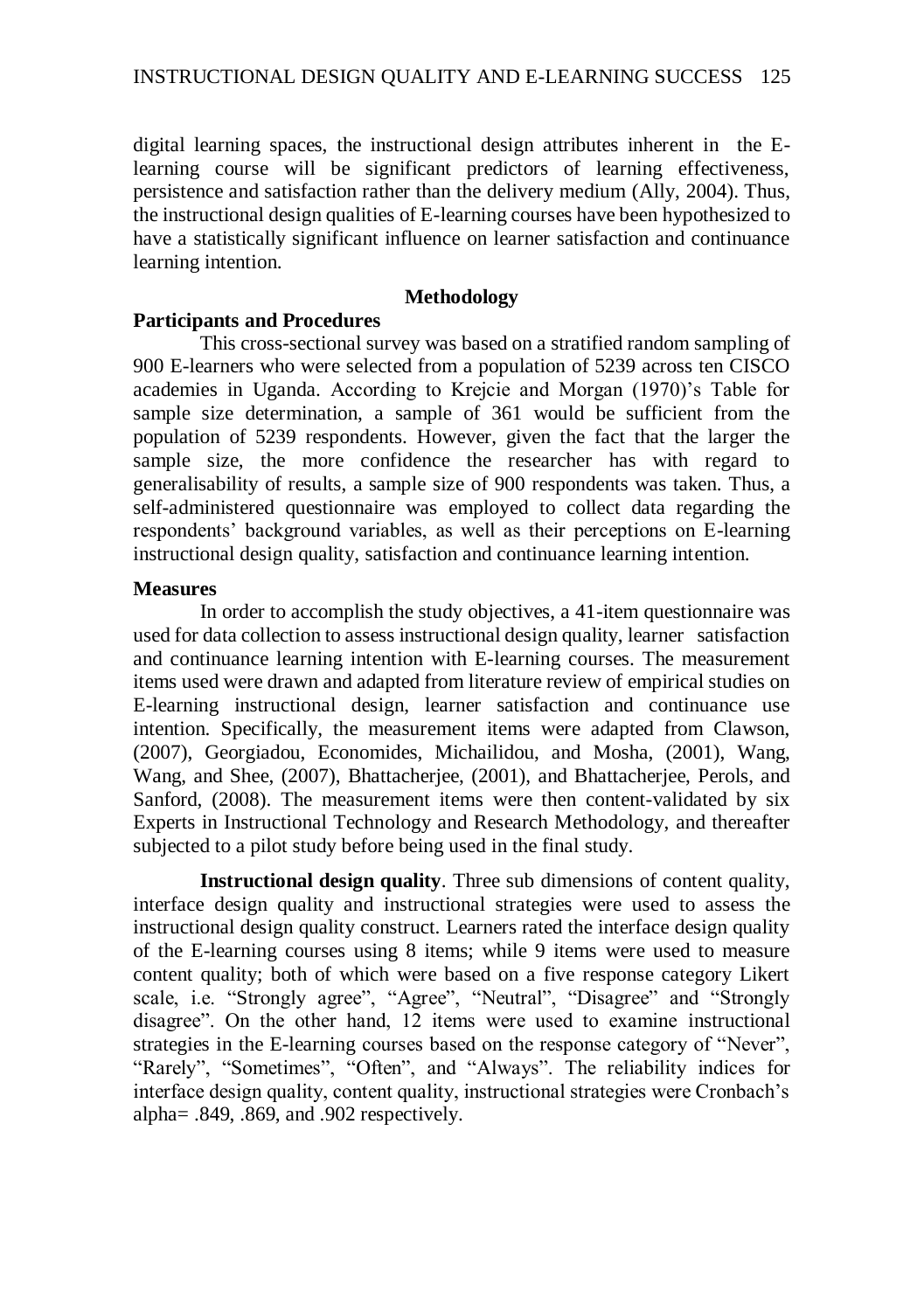**Learner satisfaction**. Learner satisfaction with E-learning courses was measured using 8 items based on the five-point category of "Strongly agree", "Agree", "Neutral", "Disagree" and "Strongly disagree"; with the reliability index for the dimension being Cronbach alpha=.814.

**Continuance learning intention**. E-learners reported their intentions to continue learning with E-learning courses using 5 items with a reliability index of alpha=.854. The five measurement items were based on a five response category Likert scale, of "Strongly agree", "Agree", "Neutral", "Disagree" and "Strongly disagree".

### **Data Analysis Procedures**

This study applied both univariate and multivariate data analysis techniques in fulfilment of the study purpose based on SPSS version 22.0. Specifically, descriptive statistics via frequency counts and percentages were used to examine the response rate, missing data and normality. From the multivariate data analysis perspective, multiple regression analysis was applied to detect and understand outliers, homoscedasticity and multicollinearity. Lastly, Exploratory Factor Analysis was used to establish the underlying structure of both the exogenous constructs and endogenous constructs; and eventually establish the existence of any common method bias.

### **Results**

# **Sample Characteristics**

As summarised in Table 1, male learners who took part in the study constituted over 60% (506/837) as compared to the females who trailed with almost 40% (331/837). In addition, learners who rated their ICT use experience as being at beginner and advanced levels made up around 22% respectively. Yet the largest portion of students constituting 56% (468/837) rated their ICT knowledge level as intermediate. In terms of levels of ICT self-efficacy, almost 40% of the learners reported their ICT self-efficacy level as being good. This is trailed by those who perceived their ICT self-efficacy as being very good (28%), satisfactory (22%) and those who rated themselves as having excellent levels of ICT self-efficacy were merely at 10%. Lastly, 78% (651/837) of the E-learners were taking the CCNA course, while 22% (186/837) were offering other Elearning courses of CCNP, IT Essentials and Cyber Security.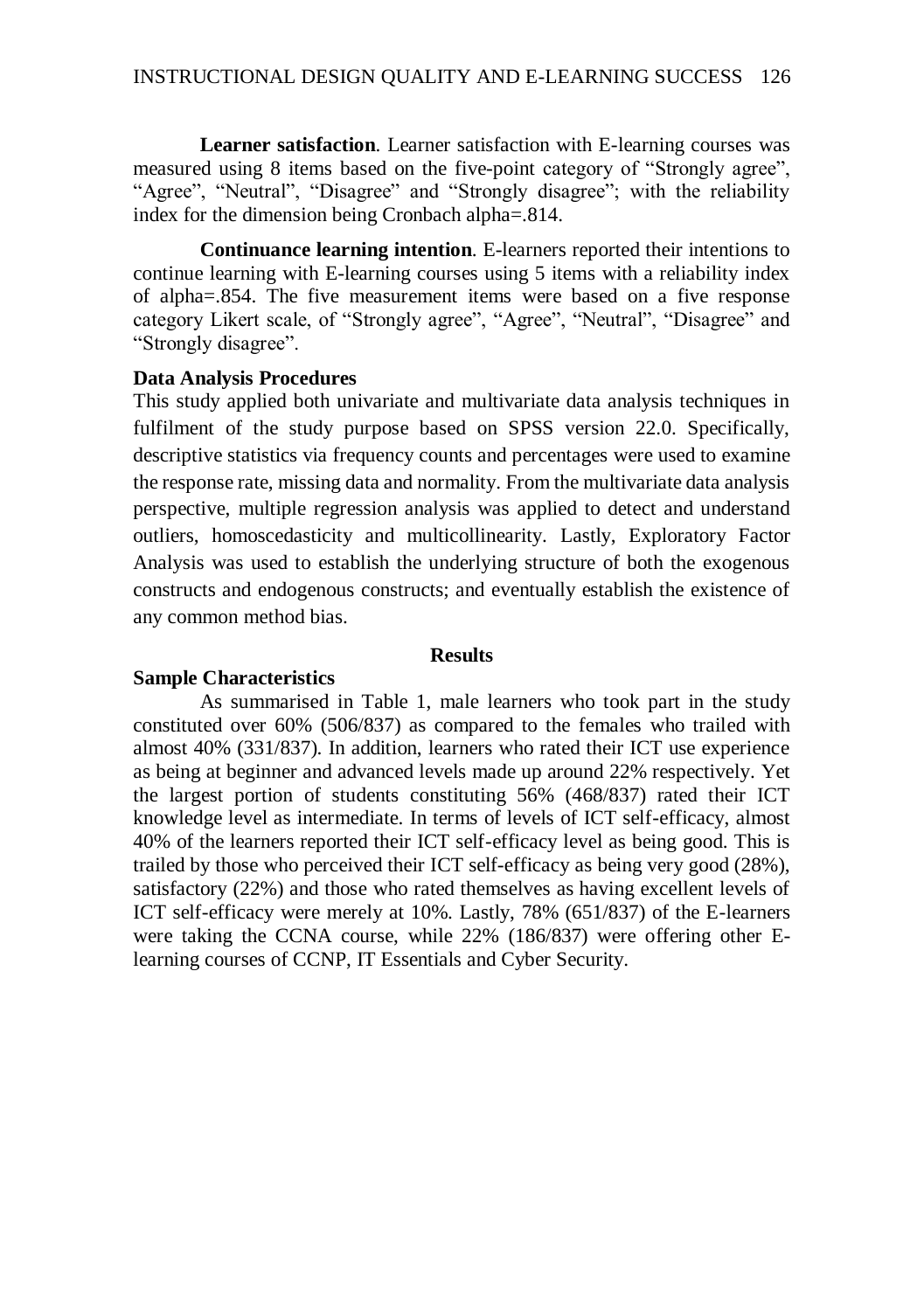| Characteristic             | Category              | Frequency | $\%$ |
|----------------------------|-----------------------|-----------|------|
| Gender                     |                       |           |      |
|                            | Male                  | 506       | 60.5 |
|                            | Female                | 331       | 39.5 |
| CISCO course enrolled      |                       |           |      |
|                            | <b>IT</b> Essentials  | 83        | 10.3 |
|                            | <b>CCNA</b>           | 621       | 77.1 |
|                            | <b>CCNP</b>           | 67        | 8.3  |
|                            | <b>Cyber Security</b> | 30        | 3.7  |
|                            | Other                 | 4         | 0.5  |
| ICT use experience         |                       |           |      |
|                            | Beginner              | 185       | 22.1 |
|                            | Intermediate          | 468       | 55.9 |
|                            | Advanced              | 184       | 22.0 |
| Level of ICT Self-efficacy |                       |           |      |
|                            | Excellent             | 86        | 10.3 |
|                            | V. Good               | 234       | 28.0 |
|                            | Good                  | 336       | 40.1 |
|                            | Satisfactory          | 181       | 21.6 |

Table 1 *Analysis of Learner Demographic Attributes*

# **Response Rate**

A clear breakdown of data from a survey is vital so as to assess if the questionnaires gathered the information that is critical to the analysis process (Hair et al. 2010). Hamilton (2009) as cited in Won, Wan and Sharif (2017), has defined response rate as being the segment of the participants who actually responded to the items in a study in relation to the sample size.

Table 2

*Questionnaire Distribution and Return Rates*

| <b>Item</b>                          | Frequency | $\%$ |
|--------------------------------------|-----------|------|
| <b>Questionnaires Distributed</b>    | 900       | 100  |
| <b>Questionnaires Returned</b>       | 864       | 96   |
| <b>Incomplete Questionnaires</b>     | 27        | 3    |
| Questionnaires captured for analysis | 837       | 93   |

As summarised in Table 2, nine hundred questionnaires were sent out to students in ten CISCO Networking academies in Uganda. Returns from the survey instruments revealed that a total of 864 students had actually responded to the survey; of which, 27 were found to be incomplete and thus not captured into SPSS. The actual data analysis therefore made use of 837 questionnaires that were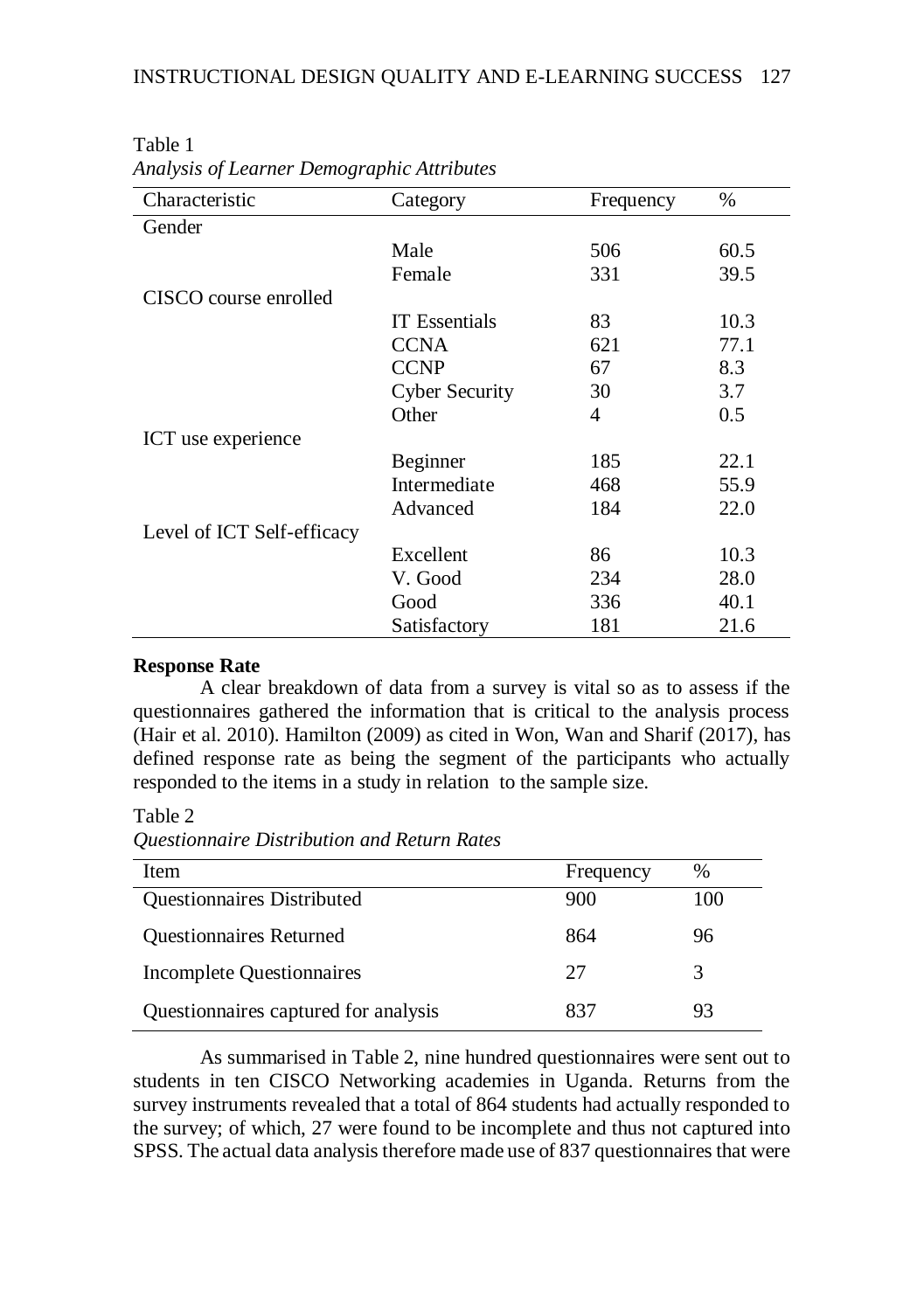considered valid, accounting for 93% of response rate. In light of the recommendations by Sekaran and Bougie (2010) and Chatman (2007) that a study with a response rate of 30% or greater is considered acceptable, the current study did not violate assumptions regarding response rates.

#### **Assessment of Missing Data**

Instances of missing data arise either due to participants failing to respond to questionnaire item(s) or because of errors made during data entry, all of which may make the data unsuitable for final analysis (Won et al., 2017; Hair et al., 2010). Missing data in the current study were detected using frequency counts and percentages under descriptive analysis with SPSS version 20.0. Variables that had missing values were referenced to the respective questionnaire to establish if errors were made at data entry stage and corrected. But for questionnaire items where the participants did not supply the required responses, the SPSS Missing value analysis tool was used to do further assessment. Although there seems to be no universally agreed upon position on the cut-off percentage for missing data, Hair et al. (2010) and Bennett (2001) have suggested that missing values of 10% or less are not a big problem to final statistical analysis. In a related instance, Schafer (1999) has argued that missing values of 5% or less are not a threat to further data analysis. In the current study, missing data were less than 5% across the items. As recommended by Tabachnick and Fidell (2001), the missing values in the study's data set were handled with the help of the mean substitution approach.

# **Assessment of Data Normality**

Data normality demonstrates the shape of data distribution for metric variables (Hair, et al, 2010). The assumption of data normality in this study was detected by examining the shape of the graphical data distribution (Tabachnick & Fidell, 2001), and skewness and kurtosis (Pallant, 2007). Specifically, data normality was detected with the help of the graphical Normal P-P plot and Histogram method using linear regression. As depicted in Figure1, the variance followed along the normal straight line, hence providing evidence that residual error terms are expected to exhibit a normal distributed. Additionally, Figure 2 shows normal distribution of standard errors. In light of the suggestions by Kim (2013), the skewness and kurtosis values were seen to be within the range of 2 and 5 respectively, the implication being that the data in the current study demonstrated an approximately normal distribution.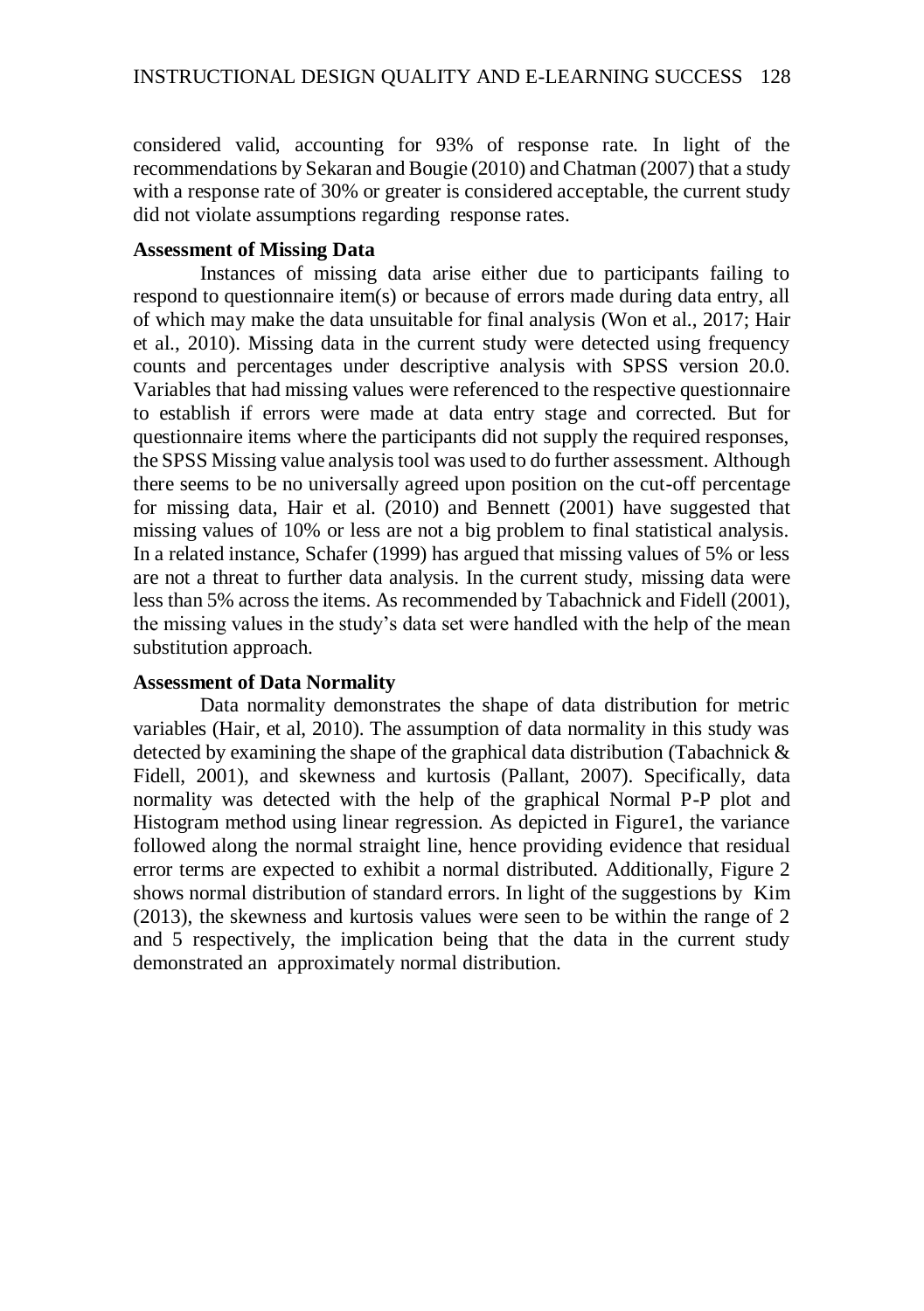

#### **Detection of Outliers**

According to Hair, Black and Anderson (2010), outliers are scores that are not consistent with the rest of the data and are likely to affect the efficacy of multivariate analysis. Detecting and managing outliers is an essential activity as they tend to affect regression co-efficient estimates, hence leading to unreliable results (Verardi and Croux, 2009). Mahalanobis Distance  $(D^2)$  was used to detect multivariate outliers in the current study and then elimination was based on the critical values and significance levels. Data assessment identified that 32 cases exhibited outliers with Mahalanobis Distance values that were greater 18.47. Moreover, the 32 cases with outliers were accompanied with significance level of *p*<.001. The 32 cases with outliers had to be eliminated given the fact that outliers could easily compromise the results multivariate analysis. In the final analysis, the final dataset that could be applied in future for analysis now had 805 participants.

### **Examination of Homoscedasticity**

Homoscedasticity is concerned with the variance of residuals on the predicted endogenous variable scores, which ideally are expected to indicate a similar pattern across all variables to be predicted (Pallant, 2007; Hair et al., 2010). In this study, the Koenker heteroscedasticity test was applied to check for the assumption of homogeneity of the residuals (Pryce, 2002). Accordingly, the result of the Koenker test was non-significant  $(p=111, >0.05)$ . Thus, the null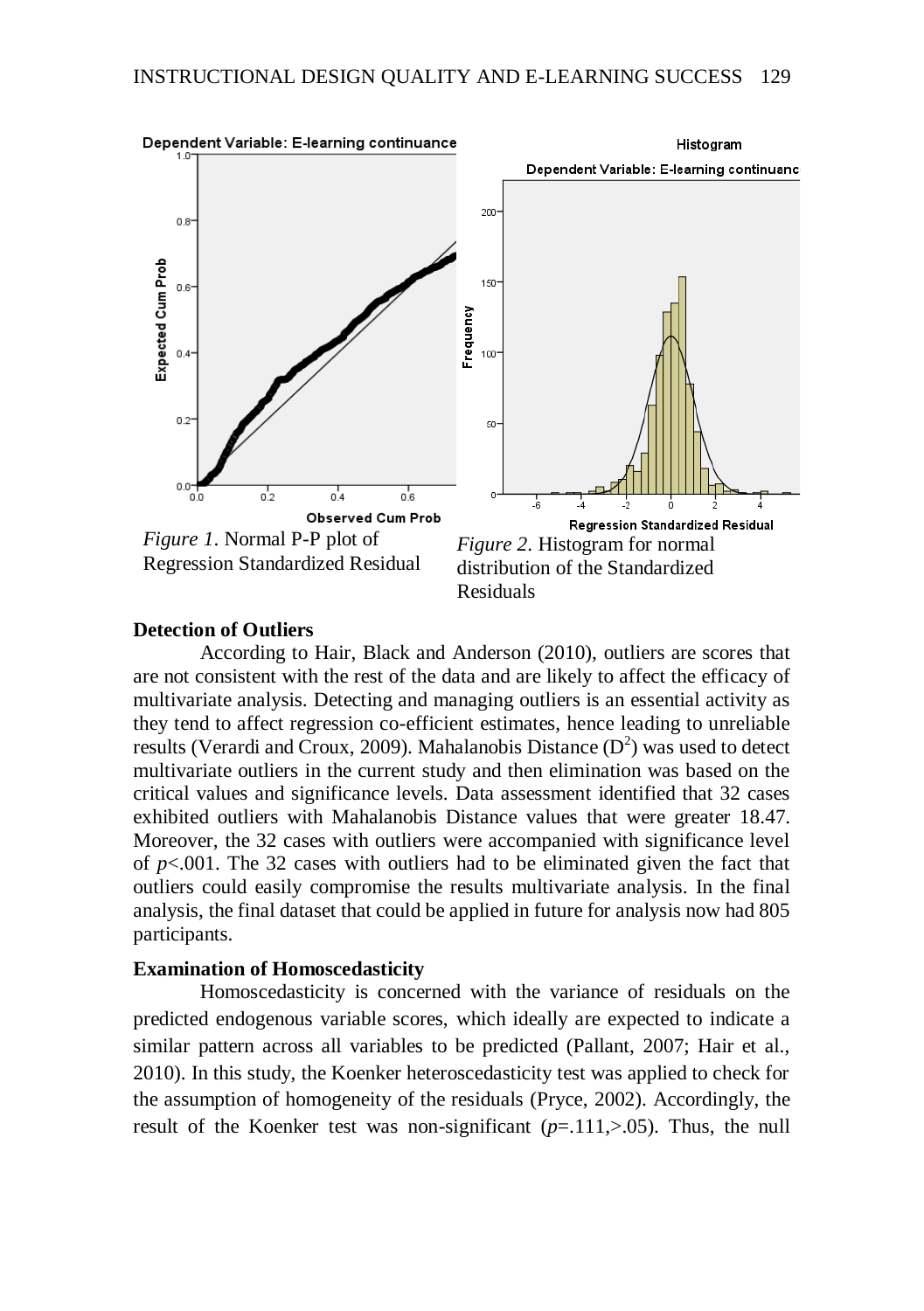hypothesis that the data are not heteroscedastic was accepted, implying nonviolation of the assumption of homoscedasticity.

# **Evaluation of Multicollinearity and Linearity**

Multicollinearity is an indication of the extent to which a variable is explained by other variables in a given study (Kline, 2016). Two common diagnostic tools of Variance Inflation Factor (VIF) and Tolerance are essential for checking for multicollinearity (Hair et al., 2010; Kline, 2016). The Tolerance value gives an indicator of how much of the variability an exogenous variable is not explained by other exogenous variables in the analysis. Yet VIF is simply the inverse of Tolerance. According to Table 3, VIF values range between 1.923 and 2.342 ( $\langle 10 \rangle$ ; and the Tolerance values were between 0.427 and 0.468 ( $\langle 0.10 \rangle$ ), and indeed all are within the acceptance limits.

#### Table 3

|              |            | <b>CLI</b> | ContQ | Intro Instr |      | Sat | Collinearity      |            |
|--------------|------------|------------|-------|-------------|------|-----|-------------------|------------|
|              |            |            |       |             |      |     | <b>Statistics</b> |            |
|              |            |            |       |             |      |     | Tolerance         | <b>VIF</b> |
|              | <b>CLI</b> |            |       |             |      |     |                   |            |
| Pearson      | ContQ      | .443       |       |             |      |     | .468              | 2.137      |
| Correlation  | IntfQ      | .441       | .651  |             |      |     | .457              | 2.187      |
|              | Instr      | .492       | .645  | .669        |      |     | .427              | 2.342      |
|              | Sat        | .641       | .598  | .579        | .637 |     | .520              | 1.923      |
|              | <b>CLI</b> |            |       |             |      |     |                   |            |
| Sig.         | ContQ      | .000       |       |             |      |     |                   |            |
| $(1-tailed)$ | IntfQ      | .000       | .000  |             |      |     |                   |            |
|              | Instr      | .000       | .000  | .000        |      |     |                   |            |
|              | Sat        | .000       | .000  | .000        | .000 |     |                   |            |

*Linearity and Multicollinearity Diagnostics for the Constructs*

To that effect, the results in the current study have demonstrated nonviolation of Multicollinearity assumptions among the exogenous and endogenous variables. Additionally, the linearity statistics in Table 3 have further indicated positive and statistically significant relations among the constructs.

# **Exploratory Factor Analysis for Exogenous Variable**

In pursuit of the data screening process, Exploratory Factor Analysis (EFA) in SPSS Version 20.0 was conducted on the 29 items used to measure the instructional design quality constructs. Moreover, Promax was chosen as the rotation method given that the expected components were assumed to be theoretically related (Matsunaga, 2011). To ensure that the data met the minimum requirements for Factor Analysis, the Kaiser-Meyer-Olkin Measure of Sampling Adequacy, Bartlett's Test of Sphericity, correlation matrix and the item communalities were first examined. Preliminary results revealed that the KMO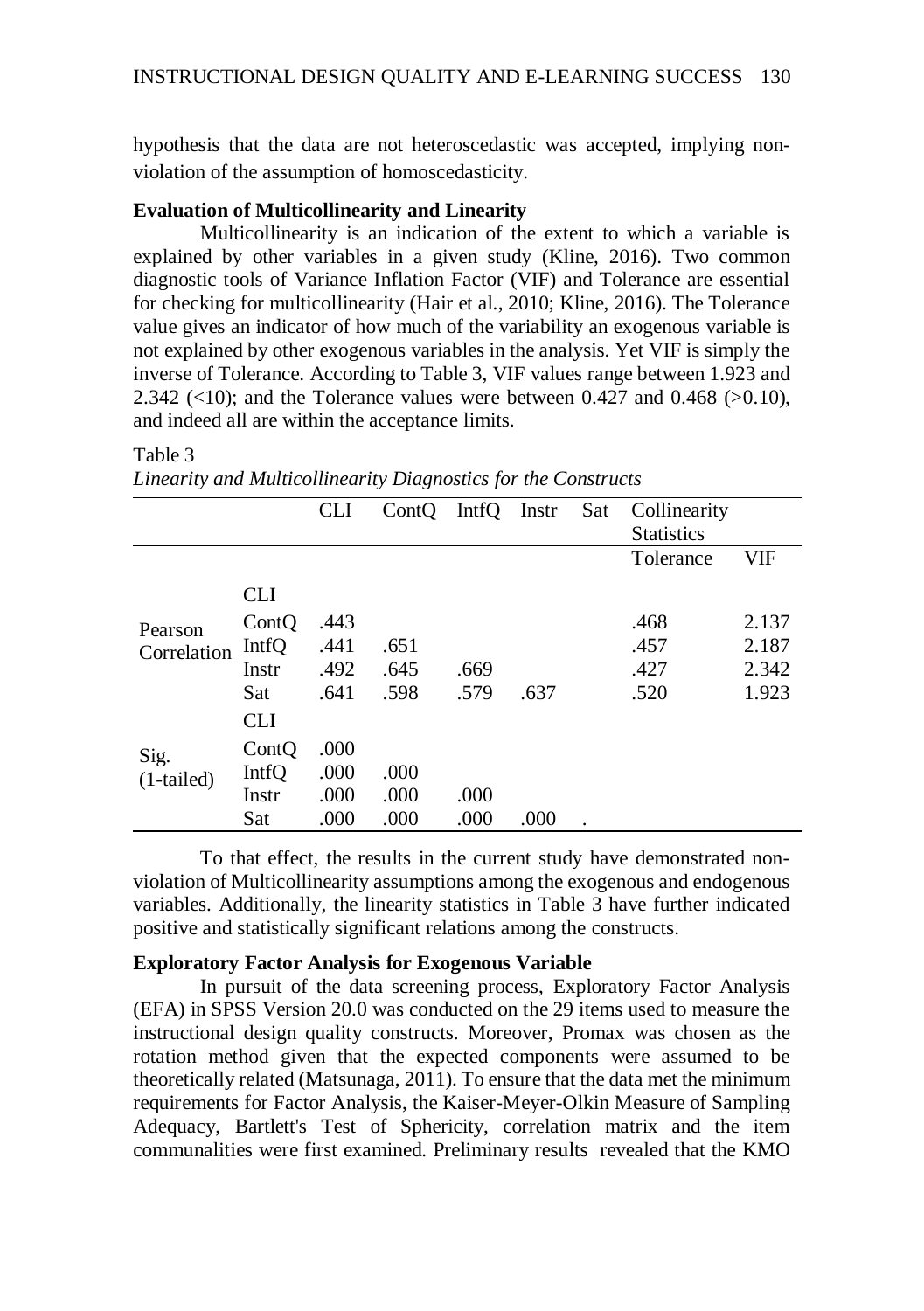index of 0.957 which was within the threshold of at least 0.7 (Yong and Pearce, 2013), indicating that the sample was adequate for Factor Analysis. Additionally, the Bartlett's Test of Sphericity was significant  $x^2$  (1176) =19166.158, p=.000, hence supporting the factorability of the correlation matrix. Table 4 gives the details of the corresponding factor loadings and communalities. Exploratory Factor Analysis revealed three components with Eigenvalues greater than 1, and they explained 36.6%, 5.7% and 4.0% of the variance respectively. The three components were named as content quality, instructional strategies and interface design quality. Lastly, the quality of the extracted factors in terms of their factor loadings was assessed to ensure that items with loadings  $\geq 0.5$  and with no cross loadings were retained (Matsunaga, 2010; Karuthan, 2016).

# Table 4

*Factor Loadings and Communalities for the Exogenous Variables*

|          | Items                                                                            | Content<br>quality | Instructio Interface<br>nal | design | Communa<br>lities |
|----------|----------------------------------------------------------------------------------|--------------------|-----------------------------|--------|-------------------|
|          |                                                                                  |                    | strategies quality          |        |                   |
| cp3      | Text content                                                                     | .711               |                             |        | .461              |
| cp4      | Lessons notes that are clear                                                     | .786               |                             |        | .508              |
| cp5      | Pictures to illustrate the learning<br>content                                   | .716               |                             |        | .510              |
| cp7      | Content uses vocabulary suitable<br>to my learning level                         | .550               |                             |        | .385              |
| $\cosh$  | Provides me with learning<br>activities to support the course<br>objectives      | .559               |                             |        | .386              |
| $\cos 2$ | Clearly states the grading method<br>to be used                                  | .549               |                             |        | .404              |
| $\csc 3$ | Provides me with content that is<br>well-organized                               | .677               |                             |        | .540              |
| $\cos 4$ | Breaks down practice activities<br>appropriately for ease of my<br>understanding | .699               |                             |        | .524              |
| $\cos 5$ | provides me with learning<br>activities that follow each other                   | .599               |                             |        | .508              |
| ts3      | Discuss my ideas with my peers                                                   |                    | .585                        |        | .418              |
| ts4      | Study real-world problems in<br>classroom activities                             |                    | .570                        |        | .439              |
| ts5      | Work on assignments that deal<br>with real-world information                     |                    | .554                        |        | .460              |
| ts8      | Seek my own answers while<br>learning                                            |                    | .543                        |        | .426              |
| ts9      | Solve learning problems I<br>encounter                                           |                    | .575                        |        | .428              |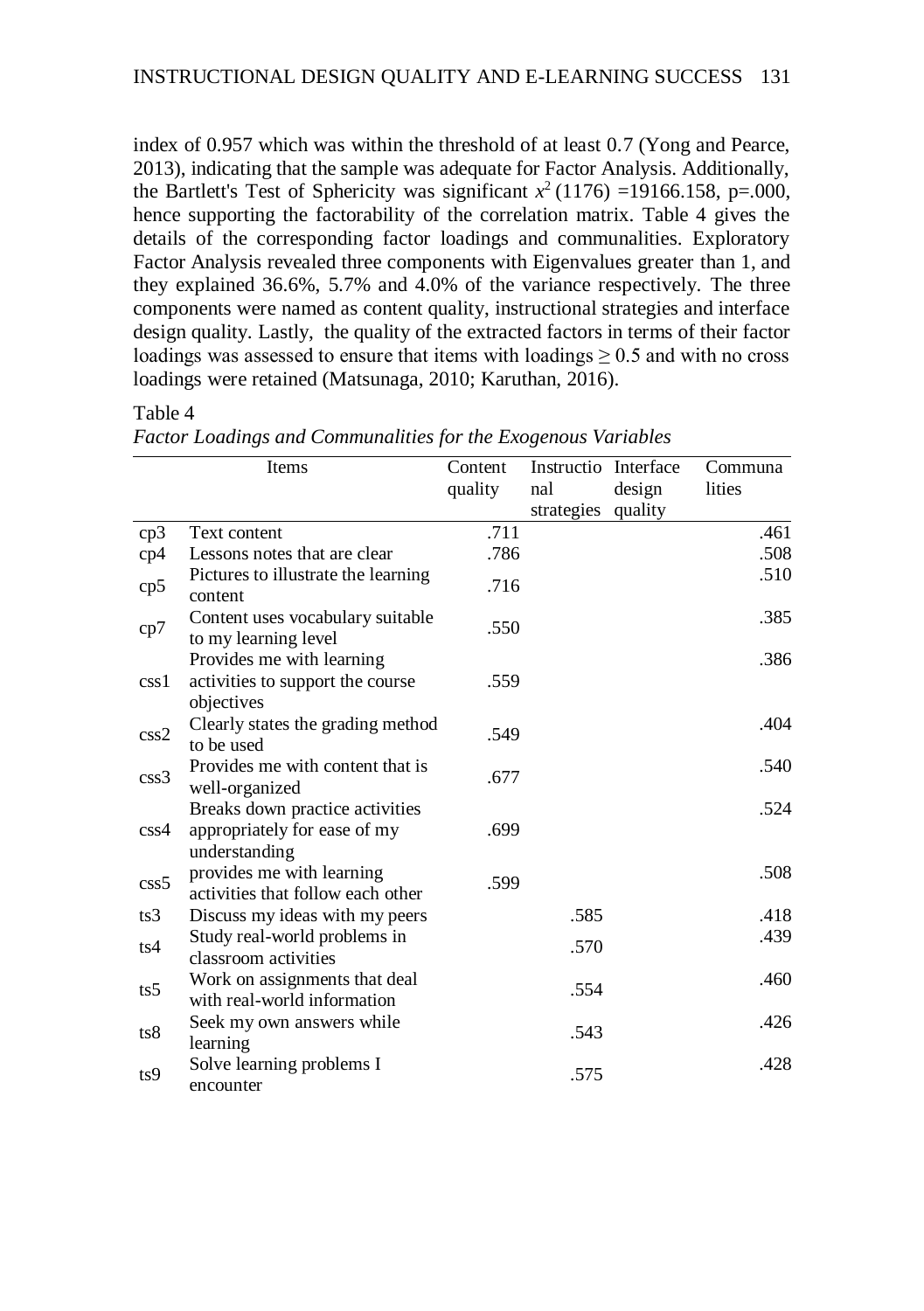| esd1             | Elements for gaining attention<br>during learning               | .779 |      | .559 |
|------------------|-----------------------------------------------------------------|------|------|------|
| esd <sub>2</sub> | Lesson activities that increase my<br>learning success          | .772 |      | .548 |
| esd <sub>3</sub> | Strategies for stimulating recall<br>of my prior information    | .783 |      | .517 |
| esd4             | Strategies for maintaining<br>attention on content being learnt | .747 |      | .527 |
| esd5             | Strategies for enhancing learning<br>retention                  | .716 |      | .490 |
| esd6             | Elements that maintain my<br>motivation during learning.        | .736 |      | .522 |
| esd7             | Opportunities for practice of<br>difficult concepts I learn     | .650 |      | .488 |
| nav1             | Has navigational tools on all<br>pages                          |      | .603 | .487 |
| nav2             | Enables me to control my<br>learning progress.                  |      | .624 | .541 |
|                  | nav3 Has well organized pages                                   |      | .534 | .467 |
|                  | nav4 Has predictable screen changes                             |      | .746 | .507 |
|                  | Presents me with a logical                                      |      |      | .520 |
| nav5             | sequence on how to complete                                     |      | .636 |      |
|                  | tasks                                                           |      |      |      |
|                  | nav6 Gives me clear page directions.                            |      | .665 | .553 |
| nav7             | Allows a new page to open in a<br>new browser window            |      | .711 | .518 |
| nav8             | Requires less scrolling no matter<br>the screen size used       |      | .718 | .436 |

*Note*. Extraction Method: Principal Component Analysis. Rotation Method: Promax with Kaiser Normalization.

# **Exploratory Factor Analysis for Endogenous Variables**

Table 5 reveals the results of the Factor Analysis for the endogenous variables that were measured using 7 and 5 items respectively. Inspection of the correlation matrix revealed the presence of many coefficients scoring above 0.3 but less than 0.9, hence indicating absence of issues related to multicollinearity. The result of KMO measure of sampling adequacy was 0.920; while the Bartlett's Test of Sphericity was found to be statistically significant which supported the correlation matrix (p=0.000).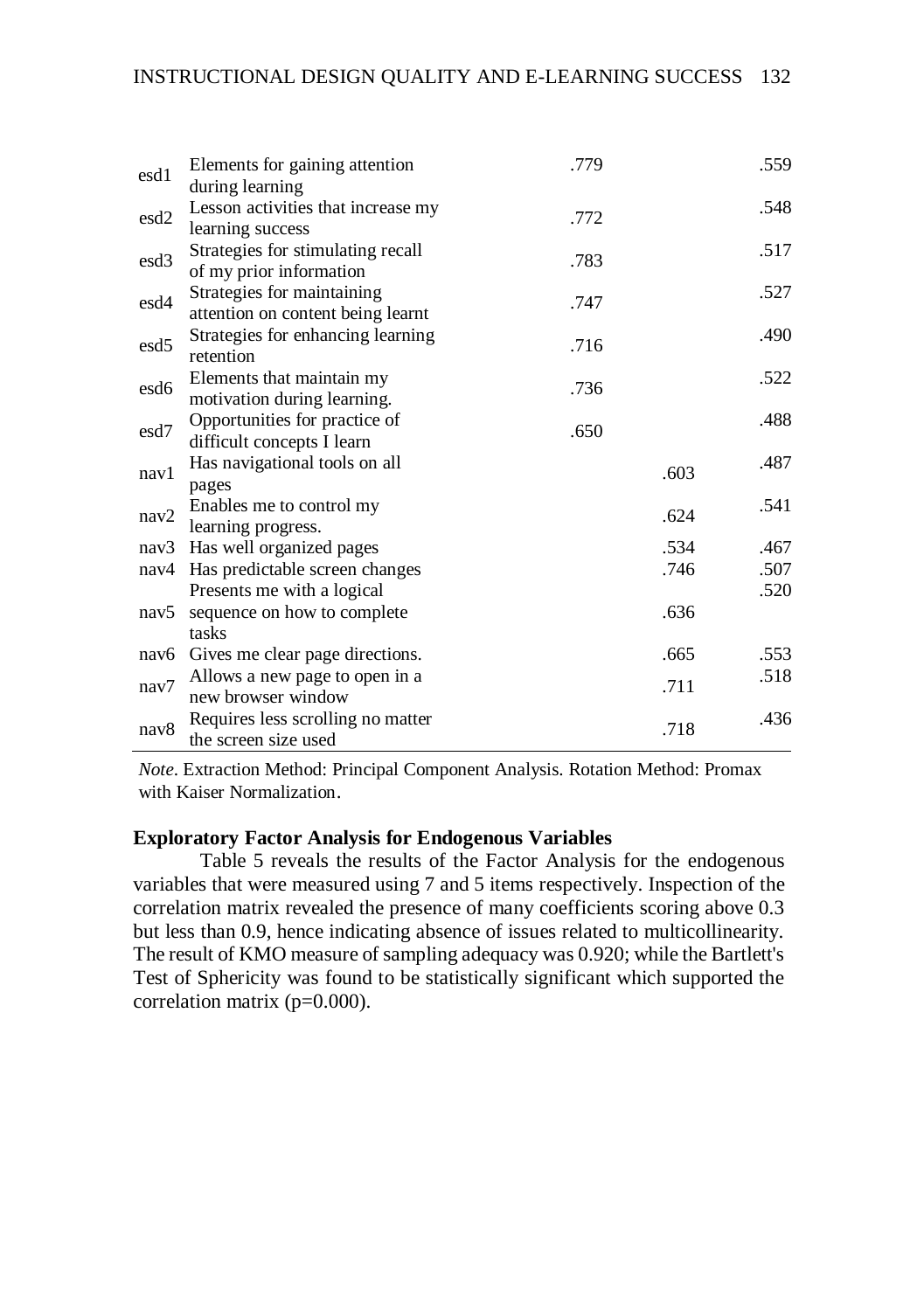|                  | Items                                 | Learner      | Continued | Communali |
|------------------|---------------------------------------|--------------|-----------|-----------|
|                  |                                       | satisfaction | learning  | ties      |
|                  |                                       |              | intention |           |
| sat2             | Relevance of learning content         | .532         |           | .489      |
| sat3             | Knowledge gained from the course      | .672         |           | .549      |
| sat4             | E-learning course functions           | .747         |           | .550      |
| sat <sub>5</sub> | Learning content quality              | .749         |           | .539      |
| sat <sub>6</sub> | Meeting my learning expectations      | .797         |           | .600      |
| sat7             | My learning interest in the course    | .755         |           | .561      |
| sat8             | Overall learning experience with this | .811         |           | .551      |
|                  | E-learning course                     |              |           |           |
| $\cosh 1$        | I would like to take another E-       |              | .730      | .530      |
|                  | learning course after this            |              |           |           |
| $\text{cui2}$    | I will recommend this E-learning      |              | .804      | .635      |
|                  | course to my friends                  |              |           |           |
|                  | I intend to continue using the E-     |              |           | .667      |
| cui3             | learning course for sharing           |              | .843      |           |
|                  | knowledge                             |              |           |           |
|                  | I will use the E-learning system on a |              |           | .515      |
| $\alpha$ ui4     | regular basis in the future           |              | .741      |           |
|                  | I intend to continue using a related  |              |           | .540      |
| cui5             | E-learning course for life-long       |              | .725      |           |
|                  | learning                              |              |           |           |

### Table 5 *Factor Loadings and Communalities for the Endogenous Variables*

*Note*. Extraction Method: Principal Component Analysis. Rotation Method: Promax with Kaiser Normalization.

PCA indicated the presence of two components with Eigenvalues exceeding 1, which were named learner satisfaction and continuance learning intention, and accounted for 45.5% % and 10.2% of the variance in the factor solution.

# **Common Method Bias**

Common method bias is the kind of bias in a study's dataset that result from some influences that are external to the measures used. For example data collection that employs a single common method, such as online survey (Gaskin, 2017). In this study, Harman's single factor test and common latent factor (CLF) were used to check for common method bias (CMB). In the case of the Harman's single factor test, all the 41 items measuring instructional design qualities, learner satisfaction and continued learning intention where loaded into SPSS and fixed to one factor. According to Podsakoff, MacKenzie, Lee, and Podsakoff (2003), CMB is evident if one general factor accounts for over 50% of the variance.

In this study, the variance was 35.4%, which indicated absence of issues related to Common method bias. Additionally, results of the CLF method for the one factor measurement model in Figure 1 demonstrated poor fit to the data: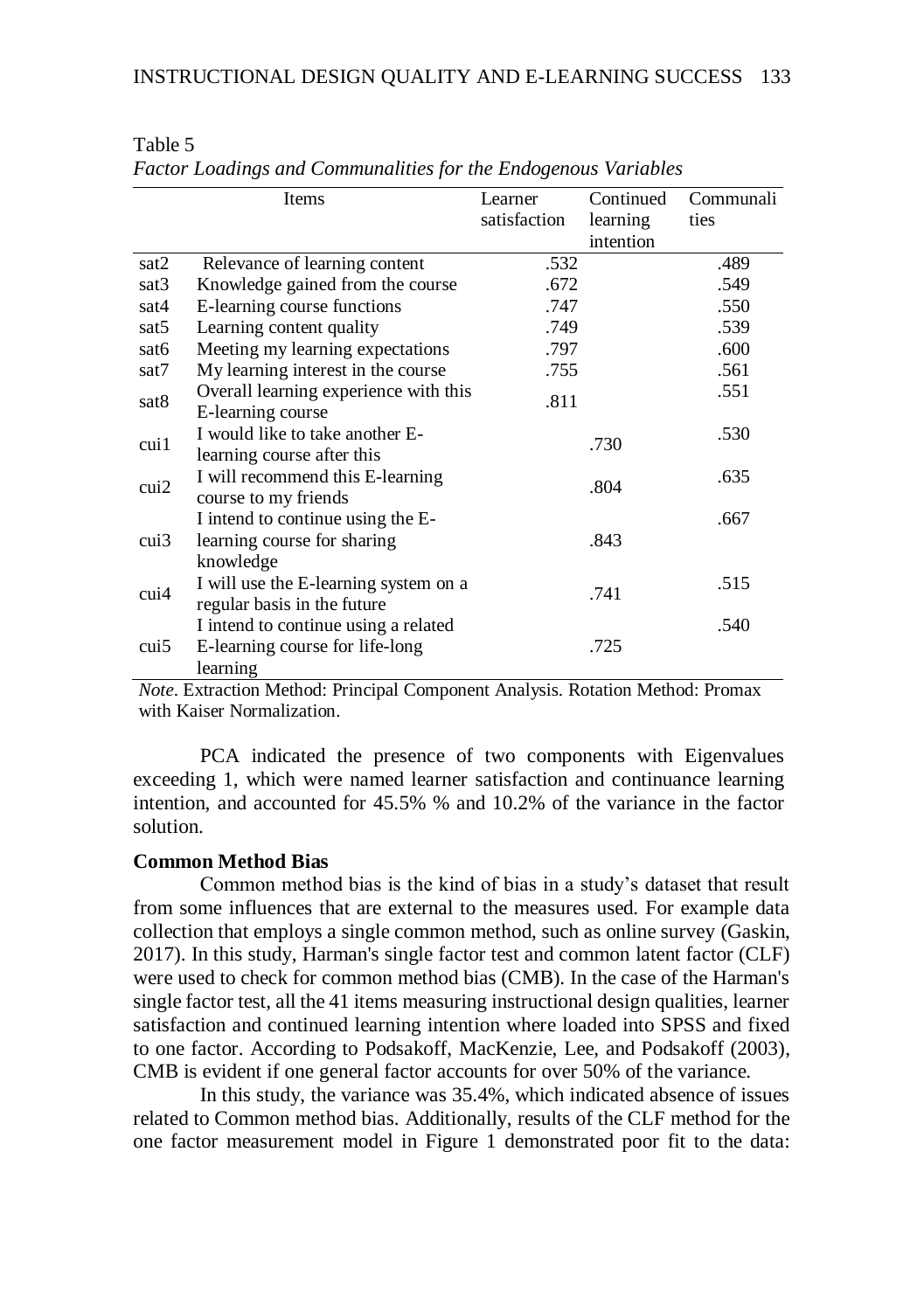$\chi^2$  $CFI = .745$ ,  $TLI = .731$ ,  $RMSEA = .078$ , suggesting that the measurement model was inconsistent with the data (Nordin et al., 2016).



*Figure 1*. One-Factor measurement model for testing common method bias

Thus, the absence of model fit for the one-factor measurement model and 35% variance for a single factor all provide evidence that the Common method bias was not a threat to the measurement of instructional design qualities, learner satisfaction and continuance use intention.

#### **Conclusion**

This paper has presented the quality of the data on instructional design quality, learner satisfaction and continuance learning intention with E-learning courses. Many quantitative studies which were based on instructional design quality have been found to pay limited attention to data screening, perhaps because of the burden associated with procedures involved. However, turning a blind eye to the prerequisite initial data screening poses a threat to the results of multivariate analysis as the standard error tends to be inflated. The current study was therefore timely to shed light on this vital part of multivariate analysis that eventually impacts on the quality of inferences drawn from the data. Besides, initial data screening has been reported to enhance the researchers' understanding of their data characteristics. Upon successful assessment, detection and treatment of missing data, outliers, data normality, multicollinearity homoscedasticity, and common method bias, the current study has provided evidence that the essential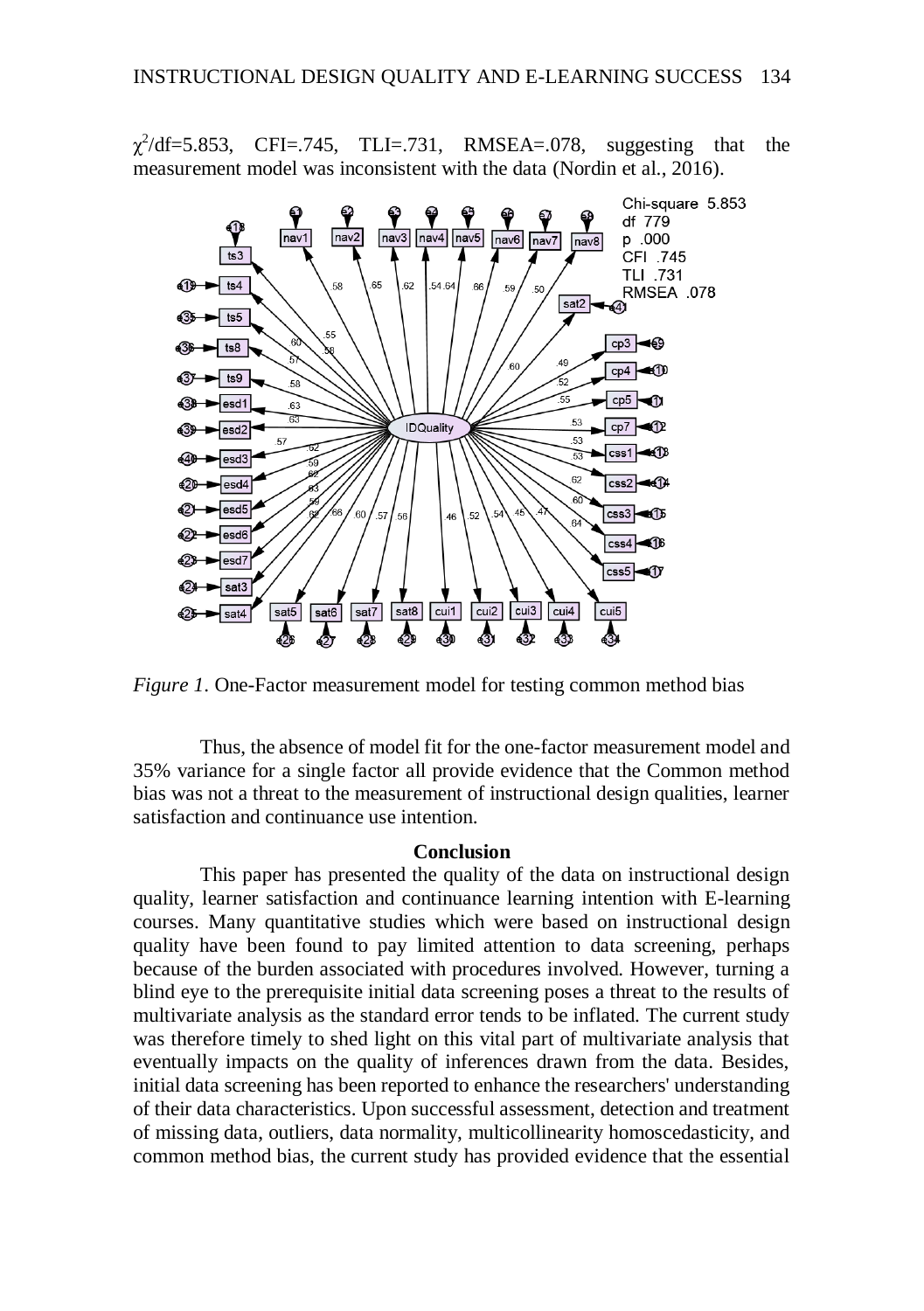assumptions of multivariate analysis have not been violated. The conclusions on the violations of the assumptions were guided by the recommendations offered by Hair et. al, (2010); Tabachnick & Fidell (2001); Podsakoff, MacKenzie, Lee, and Podsakoff (2003); and Pallant (2007). The quantitative data is therefore fit and recommended for further multivariate analysis, including but not limited to Confirmatory Factor Analysis, Structural Equation Modeling, Multivariate Analysis of Variance, Multiple Regression Analysis techniques.

### **References**

- Abdulwahab, L., Dahalin, Z. M., & Galadima, M. . (2011). Data screening and preliminary analysis of the determinants of user acceptance of telecentre. *Journal of Information Systems: New Paradigms*, *1*(1).
- Alanazi, A. A. (2016). Linking organisational culture, leadership styles, human resource management practices and organisational performance: Data screening and preliminary analysis. *American Journal of Management*, *16*(1), 70–80.
- Aliyu, A. A., Rosmain, T., & Takala, J. (2014). Online banking and customer service delivery in Malaysia: Data screening and preliminary findings. *Procedia - Social and Behavioral Sciences*, *129*, 562–570.
- Ally, M. (2004). Foundations of educational theory for online learning. In E. Terry, Anderson, Fathi (Ed.), *Theory and practice of online learning* (pp. 3–32). Athabasca University.
- ASTD. (2001). A vision of e-learning for America's workforce: Report of the Commission on Technology and Adult Learning. American Society for Training and Development and National Governors' Association.
- Bennett, D. (2001). How can I deal with missing data in my study? *Australian and New Zealand Journal of Public Health*, *25*(5), 464–469.
- Bhattacherjee, A. (2001). Understanding information systems continuance: An Expectation-Confirmaion model. *MIS Quarterly*, *25*(3), 351–370. https://doi.org/10.2307/3250921
- Bhattacherjee, A., Perols, J., & Sanford, C. (2008). Information technology continuance: A theoretical extension and empirical test. *Journal of Computer Information Systems*, *49*(1), 17–26. https://doi.org/Article
- Chatman, S. (2007). *Overview of University of California Undergraduate Experience Survey ( UCUES ) response rates and bias issues*. California: Center for Studies in Higher Education.
- Clawson, S. (2007). *Does quality matter? Measuring whether online course quality standards are predictive of student satisfaction in higher education*. Capella University. Retrieved from https://search.proquest.com/pqdtglobal/docview/304699277/fulltextPD F/DC894EB13A364C78PQ/1?accountid=44024
- Cruz, D. (2008). Application of data screening procedures in stress research. *The New School Psychology Bulletin*, *5*(2), 41–45.
- Gaskin, J. (2017). Common Method Bias (CMB). Retrieved from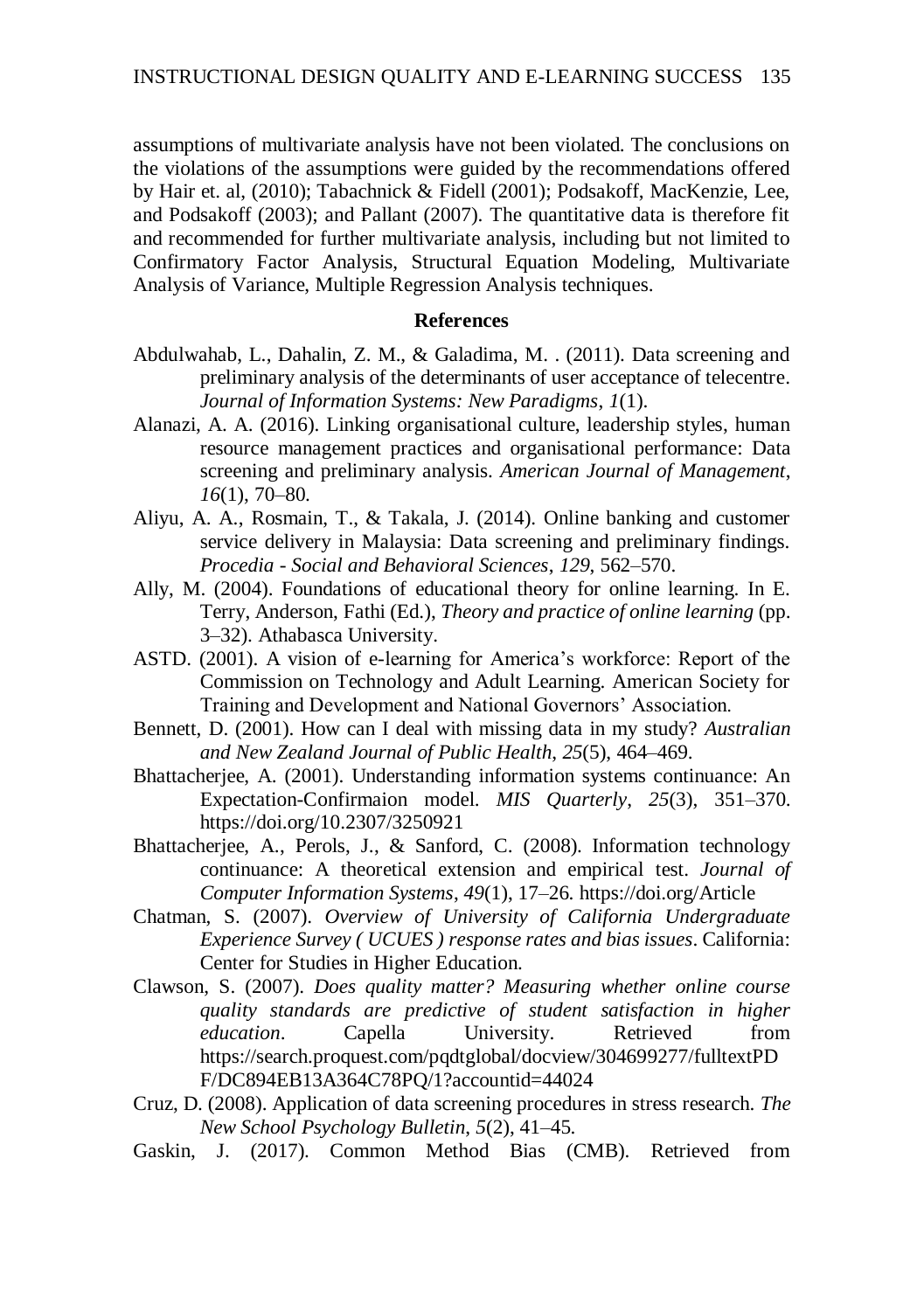http://statwiki.kolobkreations.com/index.php?title=Confirmatory\_Facto r\_Analysis#Common\_Method\_Bias\_.28CMB.29

- Georgiadou, E., Economides, A., Michailidou, A., & Mosha, A. (2001). Evaluation of educational software designed for the purpose of teaching programming. In *Proceedings of the 9th SchoolNet 2001 International Conference on Computers in Education* (pp. 745–752).
- Hair, J., Hult, T. G. ., Ringle, C., & Sarstedt, M. (2013). *A primer on Partial Least Squares Structural Equation Modeling (PLS-SEM)* (1st Editio). London: Sage Publications.
- Hair, J. F., Black, W. C., Babin, B. J., & Anderson, R. E. (2010). *Multivariate data analysis* (7th ed.). New York: Macmillan.
- Hair, J. F., Black, W. C., Babin, B. J., & Anderson, R. E. (2016). *Multivariate Data Analysis*. New York: Macmillan.
- Ibrahim, M. A., & Mohd Noor, S. (2014). Strategic orientation, access to finance, business environment and SMEs performance in Nigeria : Data screening and preliminary analysis. *European Journal of Business and Management ISSN*, *6*(35), 124–132.
- INACOL. (2011). National Standards for Quality Online Courses National Standards for Quality Online Courses (Version 2). National Association for K-12 Online Learning. Retrieved from https://www.inacol.org/wpcontent/uploads/2015/02/national-standards-for-quality-online-coursesv2.pdf
- Karla, G. (2016). The golden principles of high-quality instructional design. Retrieved from https://www.shiftelearning.com/blog/bid/344888/thegolden-rules-of-high-quality-instructional-design
- Karuthan, C. (2016). *Questionaire design and validation*. Kuala Lumpur: Center of Regulatory Studies, University Malaya.
- Kim, H. (2013). *Statistical notes for clinical researchers: Assessing normal distribution (2) using skewness and kurtosis*. The Korean Academy of Conservative Dentistry.
- Kline, R. (2016). *Principles and practice of structural equation modeling* (3rd ed.). New York: The Guilford Press.
- Kura, K. M., Faridahwati, M. S., & Chauhan, A. (2014). Influence of organisational formal control, group norms, self-regulatory efficacy on workplace deviance in the Nigerian universities: Data screening and preliminary analysis. *7th National Human Resource Management Conference*, (May), 1–9.
- Maiyaki, A. A. (2012). Influence of service quality, corporate image and perceived value on customer behavioral responses : CFA and measurement model. *International Journal of Academic Research in Business and Social Sciences*, *2*(1). Retrieved from http://www.hrmars.com/admin/pics/535.pdf
- Matsunaga, M. (2011). How to factor-analyze your data right: Do's, don'ts, and how-to's. *International Journal of Psychological Research*, *3*(1), 97–